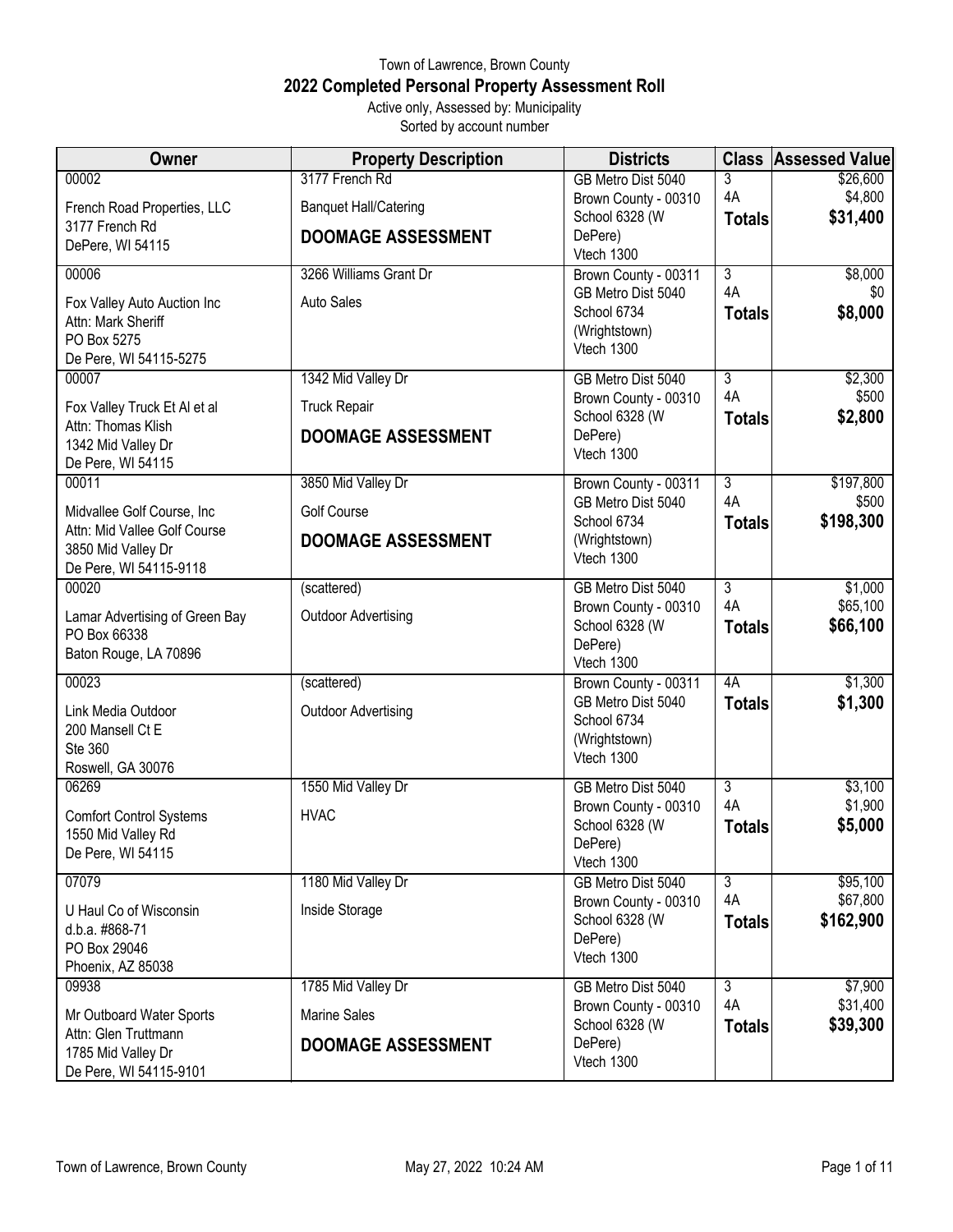| Owner                                                                                                                 | <b>Property Description</b>        | <b>Districts</b>                                                |                      | <b>Class Assessed Value</b> |
|-----------------------------------------------------------------------------------------------------------------------|------------------------------------|-----------------------------------------------------------------|----------------------|-----------------------------|
| 10018                                                                                                                 | 1632 Mid Valley Dr                 | GB Metro Dist 5040<br>Brown County - 00310                      | 3<br><b>Totals</b>   | \$2,200<br>\$2,200          |
| NuCO2 Supply LLC<br>1632 Mid Valley Dr<br>De Pere, WI 54115                                                           | Services                           | School 6328 (W<br>DePere)<br>Vtech 1300                         |                      |                             |
| 10020                                                                                                                 | 1452 Mid Valley Dr                 | GB Metro Dist 5040                                              | 3                    | \$400                       |
| <b>Stanley Convergent Security Solutions</b><br>Attn: Millennium Tax Svcs LLC<br>PO Box 1029<br>Dublin, PA 18917-1029 | Retail                             | Brown County - 00310<br>School 6328 (W<br>DePere)<br>Vtech 1300 | <b>Totals</b>        | \$400                       |
| 10021                                                                                                                 | 1872 Mid Valley Dr                 | GB Metro Dist 5040                                              | $\overline{3}$<br>4A | \$179,400                   |
| M3 Insurance Solutions Inc<br>Attn: Brian Donarski                                                                    | <b>Insurance Services</b>          | Brown County - 00310<br>School 6328 (W                          | <b>Totals</b>        | \$34,700<br>\$214,100       |
| 828 John Nolen Dr<br>Madison, WI 53713                                                                                | <b>DOOMAGE ASSESSMENT</b>          | DePere)<br>Vtech 1300                                           |                      |                             |
| 10244                                                                                                                 | 1342 Mid Valley Dr                 | GB Metro Dist 5040                                              | $\overline{3}$       | \$5,000                     |
| U.S. Bank National Association<br>1310 Madrid St STE 100<br>Marshall, MN 56258                                        | Banking                            | Brown County - 00310<br>School 6328 (W<br>DePere)<br>Vtech 1300 | <b>Totals</b>        | \$5,000                     |
| 10592                                                                                                                 | 1372 Mid Valley Dr                 | GB Metro Dist 5040                                              | $\overline{3}$       | \$600                       |
| <b>Bobcat Plus Inc</b><br>12411 W Silver Spring Dr<br>Butler, WI 53007                                                | <b>Construction Machinery Dist</b> | Brown County - 00310<br>School 6328 (W<br>DePere)<br>Vtech 1300 | 4A<br><b>Totals</b>  | \$1,500<br>\$2,100          |
| 11272                                                                                                                 | 2983 Lawrence Dr                   | GB Metro Dist 5040                                              | $\overline{3}$       | \$28,500                    |
| Mack's Pub and Grill                                                                                                  | Tavern                             | Brown County - 00310<br>School 6328 (W                          | <b>Totals</b>        | \$28,500                    |
| 2983 Lawrence Dr<br>De Pere, WI 54511                                                                                 | <b>DOOMAGE ASSESSMENT</b>          | DePere)<br>Vtech 1300                                           |                      |                             |
| 12005                                                                                                                 | 1702 Scheuring Rd                  | GB Metro Dist 5040                                              | $\overline{3}$       | \$7,900                     |
| PDQ Car Wash Administrative Office<br>PO Box 22190<br>Green Bay, WI 54305-2190                                        | Car Wash                           | Brown County - 00310<br>School 6328 (W<br>DePere)               | 4A<br><b>Totals</b>  | \$1,400<br>\$9,300          |
| 12812                                                                                                                 | 1837 Eisenhower Rd                 | Vtech 1300                                                      | $\overline{3}$       | \$900                       |
|                                                                                                                       |                                    | GB Metro Dist 5040<br>Brown County - 00310                      | 4A                   | \$100                       |
| Packerland Tapes LLC<br>Attn: Jason & Holly Hintz                                                                     | Dist Pressure Senstv Tape          | School 6328 (W                                                  | <b>Totals</b>        | \$1,000                     |
| PO Box 5153                                                                                                           |                                    | DePere)<br>Vtech 1300                                           |                      |                             |
| De Pere, WI 54115-5153                                                                                                |                                    |                                                                 |                      |                             |
| 13502                                                                                                                 | 1665 Yellow Briar Dr               | GB Metro Dist 5040<br>Brown County - 00310                      | $\overline{3}$<br>4A | \$29,600<br>\$200           |
| Prevea Clinic, Inc<br>PO Box 19070                                                                                    | <b>Medical Services</b>            | School 6328 (W                                                  | <b>Totals</b>        | \$29,800                    |
| Green Bay, WI 54307-9070                                                                                              |                                    | DePere)<br>Vtech 1300                                           |                      |                             |
| 13580                                                                                                                 | 1510 Mid Valley Dr                 | GB Metro Dist 5040                                              | $\overline{3}$       | \$61,700                    |
| Heartland Financial USA, Inc                                                                                          | Banking                            | Brown County - 00310                                            | 4A                   | \$8,100                     |
| d.b.a. Wisconsin Bank & Trust                                                                                         |                                    | School 6328 (W<br>DePere)                                       | <b>Totals</b>        | \$69,800                    |
| 1398 Central Ave<br>Dubuque, IA 52001                                                                                 |                                    | Vtech 1300                                                      |                      |                             |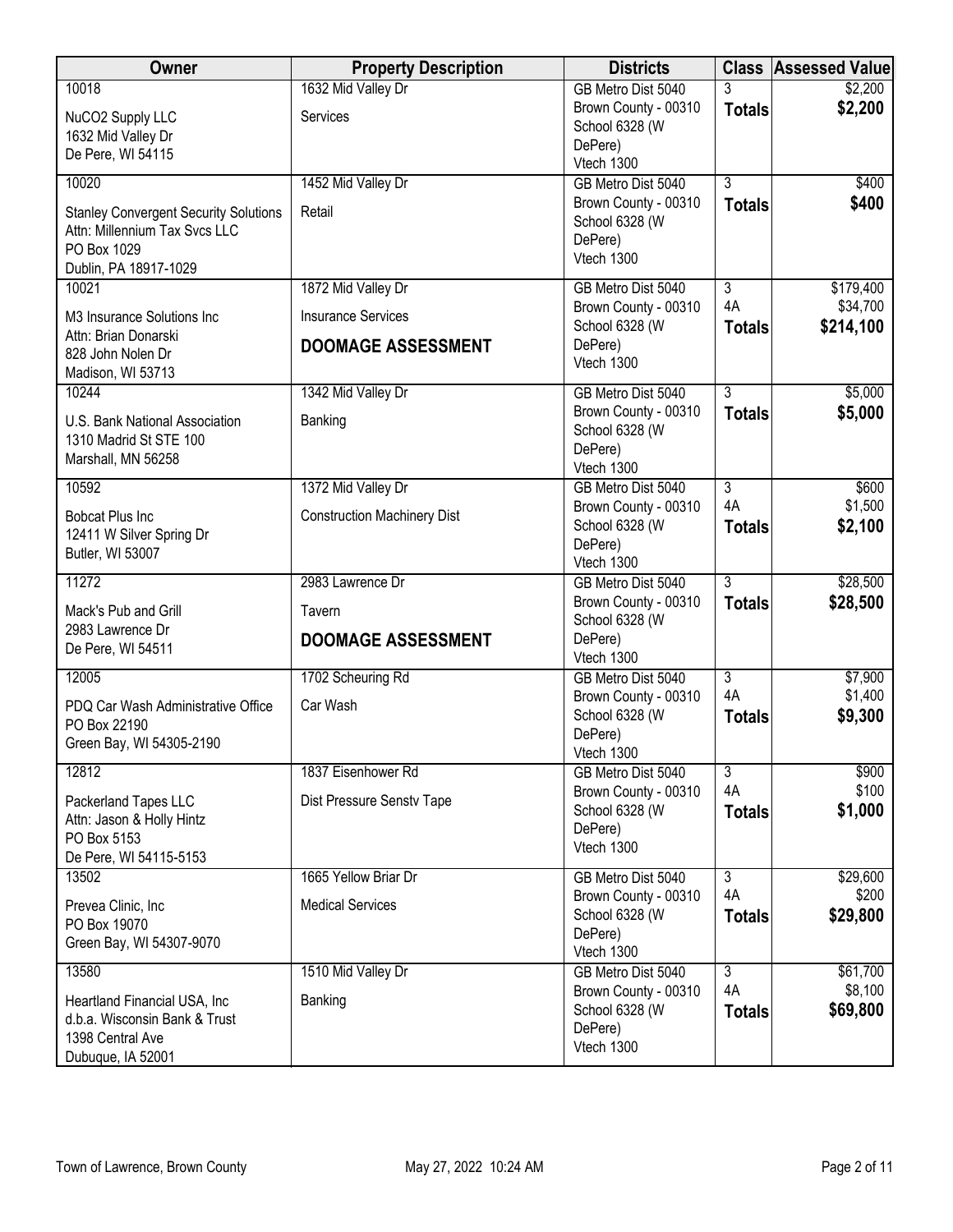| Owner                                                                                     | <b>Property Description</b> | <b>Districts</b>                                                 |                           | <b>Class Assessed Value</b> |
|-------------------------------------------------------------------------------------------|-----------------------------|------------------------------------------------------------------|---------------------------|-----------------------------|
| 15606                                                                                     | 2984 Noah Rd                | GB Metro Dist 5040                                               |                           | \$400                       |
| Fisher Concrete Sawing Inc.<br>Attn: Anthony J Fisher<br>2984 Noah Rd                     | <b>Concrete Sawing</b>      | Brown County - 00310<br>School 6328 (W<br>DePere)<br>Vtech 1300  | <b>Totals</b>             | \$400                       |
| De Pere, WI 54115<br>15611                                                                | 3203 French Rd              | Brown County - 00311                                             | $\overline{3}$            | \$36,100                    |
| Miller-Bradford & Risberg, Inc.                                                           | Sales & Service             | GB Metro Dist 5040<br>School 6734                                | <b>Totals</b>             | \$36,100                    |
| Attn: Mike Soley, Jr<br>3203 French Rd<br>De Pere, WI 54115                               | <b>DOOMAGE ASSESSMENT</b>   | (Wrightstown)<br>Vtech 1300                                      |                           |                             |
| 16261                                                                                     | 1686 Eisenhower Rd          | GB Metro Dist 5040                                               | $\overline{3}$            | \$25,600                    |
| Prevea Clinic, Inc.<br>PO Box 19070<br>Green Bay, WI 54307-9070                           | <b>Medical Services</b>     | Brown County - 00310<br>School 6328 (W<br>DePere)<br>Vtech 1300  | 4A<br><b>Totals</b>       | \$3,000<br>\$28,600         |
| 16263                                                                                     | 2750 Little Rapids Rd       | GB Metro Dist 5040                                               | $\overline{3}$            | \$2,500                     |
| The Sharper Edge<br>Attn: Michael Moran<br>2852 Woodhaven Cir<br>De Pere, WI 54115        | Landscaping                 | Brown County - 00310<br>School 6328 (W<br>DePere)<br>Vtech 1300  | 4A<br><b>Totals</b>       | \$100<br>\$2,600            |
| 17239                                                                                     | 1782 Mid Valley Dr          | GB Metro Dist 5040                                               | $\overline{3}$            | \$8,500                     |
| Mid-State Supply Inc<br>PO Box 510<br>Wautoma, WI 54982-0510                              | <b>Wholesale Supply</b>     | Brown County - 00310<br>School 6328 (W<br>DePere)<br>Vtech 1300  | 4A<br><b>Totals</b>       | \$400<br>\$8,900            |
| 17695                                                                                     | 2246 Mid Valley Dr          | GB Metro Dist 5040                                               | $\overline{3}$            | \$32,700                    |
| Mg 415 LLC                                                                                | Sales & Service             | Brown County - 00310                                             | 4A                        | \$72,200                    |
| d.b.a. Tytlers Cycle<br>2246 Mid Valley Dr<br>De Pere, WI 54115                           | <b>DOOMAGE ASSESSMENT</b>   | School 6328 (W<br>DePere)<br>Vtech 1300                          | <b>Totals</b>             | \$104,900                   |
| 17700                                                                                     | 1890 Mid Valley Dr          | GB Metro Dist 5040                                               | $\overline{3}$            | \$51,600                    |
| Team Motorsports LLC<br>Attn: Mark Van Zeeland<br>1890 Mid Valley Dr<br>De Pere, WI 54115 | Recreation                  | Brown County - 00310<br>School 6328 (W<br>DePere)<br>Vtech 1300  | 4A<br><b>Totals</b>       | \$300<br>\$51,900           |
| 17702                                                                                     | 2090 Mid Valley Dr          | GB Metro Dist 5040                                               | $\overline{3}$            | \$20,700                    |
| Kriete Truck Center Green Bay                                                             | <b>Truck Sales/Service</b>  | Brown County - 00310<br>School 6328 (W                           | 4A<br><b>Totals</b>       | \$500<br>\$21,200           |
| 2090 Mid Valley Dr<br>De Pere, WI 54115-9406                                              | <b>DOOMAGE ASSESSMENT</b>   | DePere)<br>Vtech 1300                                            |                           |                             |
| 17707                                                                                     | 1861 Scheuring Rd           | GB Metro Dist 5040                                               | $\overline{\overline{3}}$ | \$7,600                     |
| <b>Creative Kids</b>                                                                      | Child Care                  | Brown County - 00310<br>School 6328 (W                           | <b>Totals</b>             | \$7,600                     |
| 1861 Scheuring Rd<br>De Pere, WI 54115                                                    | <b>DOOMAGE ASSESSMENT</b>   | DePere)<br>Vtech 1300                                            |                           |                             |
| 17712                                                                                     | 3547 French Rd              | Brown County - 00311                                             | $\overline{3}$            | \$9,100                     |
| Tech 4, LLC<br>Attn: Mike Fronsee<br>3547 French Rd<br>De Pere, WI 54115                  | Engineering                 | GB Metro Dist 5040<br>School 6734<br>(Wrightstown)<br>Vtech 1300 | 4A<br><b>Totals</b>       | \$11,000<br>\$20,100        |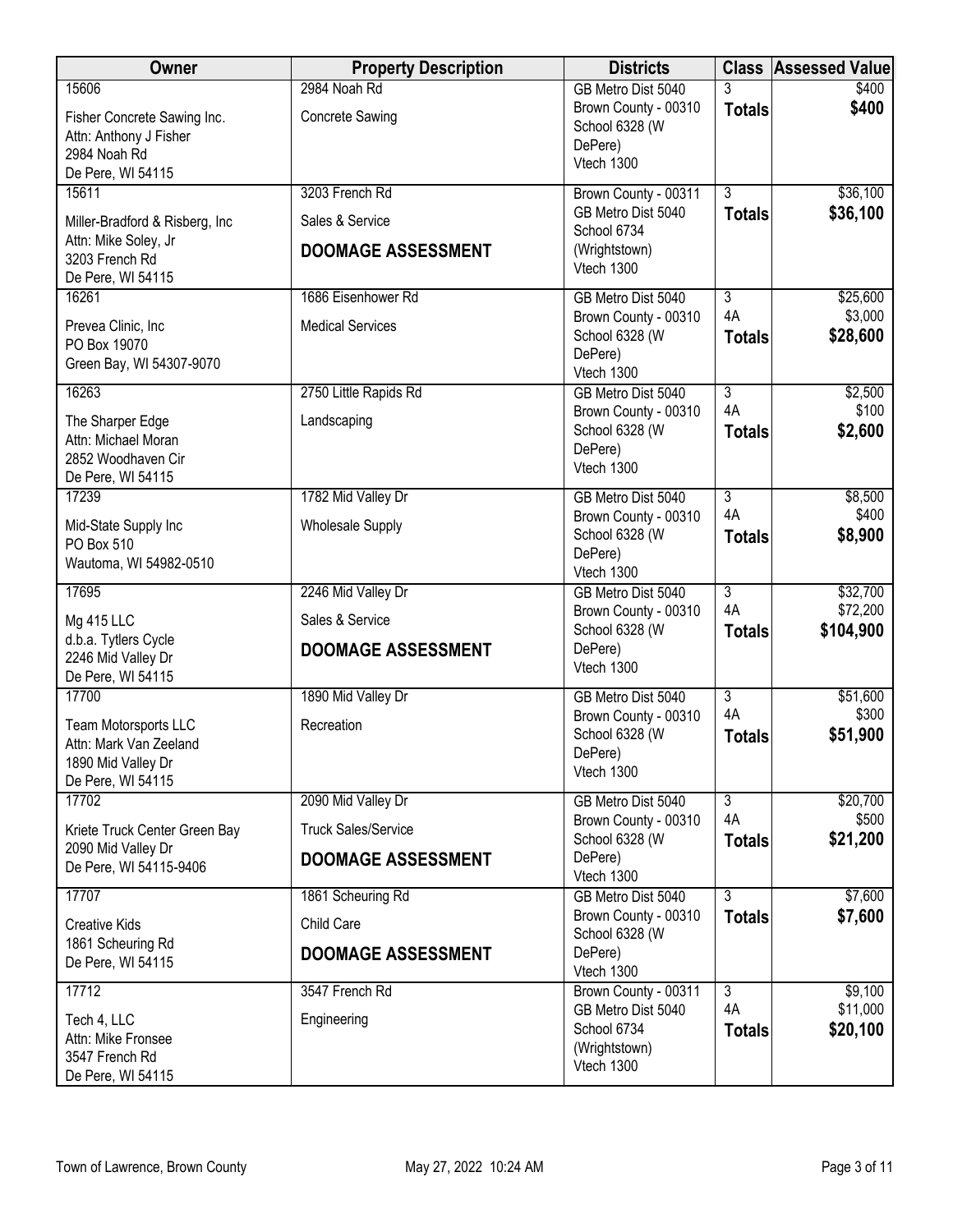| Owner                                                                                                                                   | <b>Property Description</b>                                            | <b>Districts</b>                                                                         |                                       | <b>Class Assessed Value</b>        |
|-----------------------------------------------------------------------------------------------------------------------------------------|------------------------------------------------------------------------|------------------------------------------------------------------------------------------|---------------------------------------|------------------------------------|
| 17715<br>G & I Ochs, Inc.<br>d.b.a. Oaks Family Care Centers<br>Attn: Cynthia Garbisch<br>550 N Military Ave #13<br>Green Bay, WI 54303 | 1527 Grant St<br>Residentail Facility                                  | GB Metro Dist 5040<br>Brown County - 00310<br>School 6328 (W<br>DePere)<br>Vtech 1300    | 3<br>4A<br><b>Totals</b>              | \$500<br>\$200<br>\$700            |
| 17718<br>Van Rite & Father Inc.<br>Attn: Daniel Van Rite<br>PO Box 5678<br>De Pere, WI 54115-5678                                       | 1649 Sand Acres Dr Unit A<br>Construction<br><b>DOOMAGE ASSESSMENT</b> | GB Metro Dist 5040<br>Brown County - 00310<br>School 6328 (W<br>DePere)<br>Vtech 1300    | $\overline{3}$<br>4A<br><b>Totals</b> | \$900<br>\$2,400<br>\$3,300        |
| 17719<br>A6 Depere LLC<br>101 N Wacker Dr Ste 608<br>Chicago, IL 60606                                                                  | 1880 Scheuring Rd<br>Assisted Living<br><b>DOOMAGE ASSESSMENT</b>      | GB Metro Dist 5040<br>Brown County - 00310<br>School 6328 (W<br>DePere)<br>Vtech 1300    | $\overline{3}$<br>4A<br><b>Totals</b> | \$5,000<br>\$1,900<br>\$6,900      |
| 18557<br>GreatAmerica Financial Services Corp<br>625 1st St SE Ste 800<br>Cedar Rapids, IA 52401                                        | (scattered)<br>Leasing                                                 | GB Metro Dist 5040<br>Brown County - 00310<br>School 6328 (W<br>DePere)<br>Vtech 1300    | $\overline{3}$<br><b>Totals</b>       | \$23,400<br>\$23,400               |
| 18562<br>S I Metals et al<br>Attn: Div Of Schoessow Ste<br>3243 French Rd<br>De Pere, WI 54115                                          | 3243 French Rd<br>Sales & Service<br><b>DOOMAGE ASSESSMENT</b>         | Brown County - 00311<br>GB Metro Dist 5040<br>School 6734<br>(Wrightstown)<br>Vtech 1300 | $\overline{3}$<br><b>Totals</b>       | \$12,800<br>\$12,800               |
| 18563<br><b>Tightlines Fly Fishing</b><br>Attn: Tim & Sarah Landwehr<br>1534 Mid Valley Dr<br>De Pere, WI 54115                         | 1534 Mid Valley Dr<br><b>Flyfishing Retail</b>                         | GB Metro Dist 5040<br>Brown County - 00310<br>School 6328 (W<br>DePere)<br>Vtech 1300    | $\overline{3}$<br>4A<br><b>Totals</b> | \$1,900<br>\$7,100<br>\$9,000      |
| 19663<br>Quality Truck Care Center Inc<br>Attn: Ken Balda<br>PO Box 3337<br>Oshkosh, WI 54903-3337                                      | 2125 French Rd<br><b>Truck Sales/Service</b>                           | GB Metro Dist 5040<br>Brown County - 00310<br>School 6328 (W<br>DePere)<br>Vtech 1300    | $\overline{3}$<br>4A<br><b>Totals</b> | \$14,500<br>\$300<br>\$14,800      |
| 19667<br>DISH Network, L.L.C.<br>PO Box 6623<br>Englewood, CO 80155                                                                     | (scattered)<br>Satellite TV                                            | GB Metro Dist 5040<br>Brown County - 00310<br>School 6328 (W<br>DePere)<br>Vtech 1300    | 4A<br><b>Totals</b>                   | \$3,500<br>\$3,500                 |
| 19668<br>Orthodontic Specialists of Green Bay<br>Attn: Drs. Edward Lin & Lee Bialkowski<br>2821 S Webster Ave<br>Green Bay, WI 54301    | 1839 Scheuring Rd<br>Orthodontic Office                                | GB Metro Dist 5040<br>Brown County - 00310<br>School 6328 (W<br>DePere)<br>Vtech 1300    | دی<br>4A<br><b>Totals</b>             | \$147,200<br>\$11,400<br>\$158,600 |
| 2021-00<br><b>Titletown Marq</b><br>Attn: Mary Soik<br>3177 French Rd<br>DePere, WI 54115                                               | 3177 French Rd<br>Restaurant<br><b>DOOMAGE ASSESSMENT</b>              | Brown County - 00311<br>GB Metro Dist 5040<br>School 6734<br>(Wrightstown)<br>Vtech 1300 | $\overline{3}$<br>4A<br><b>Totals</b> | \$18,600<br>\$8,400<br>\$27,000    |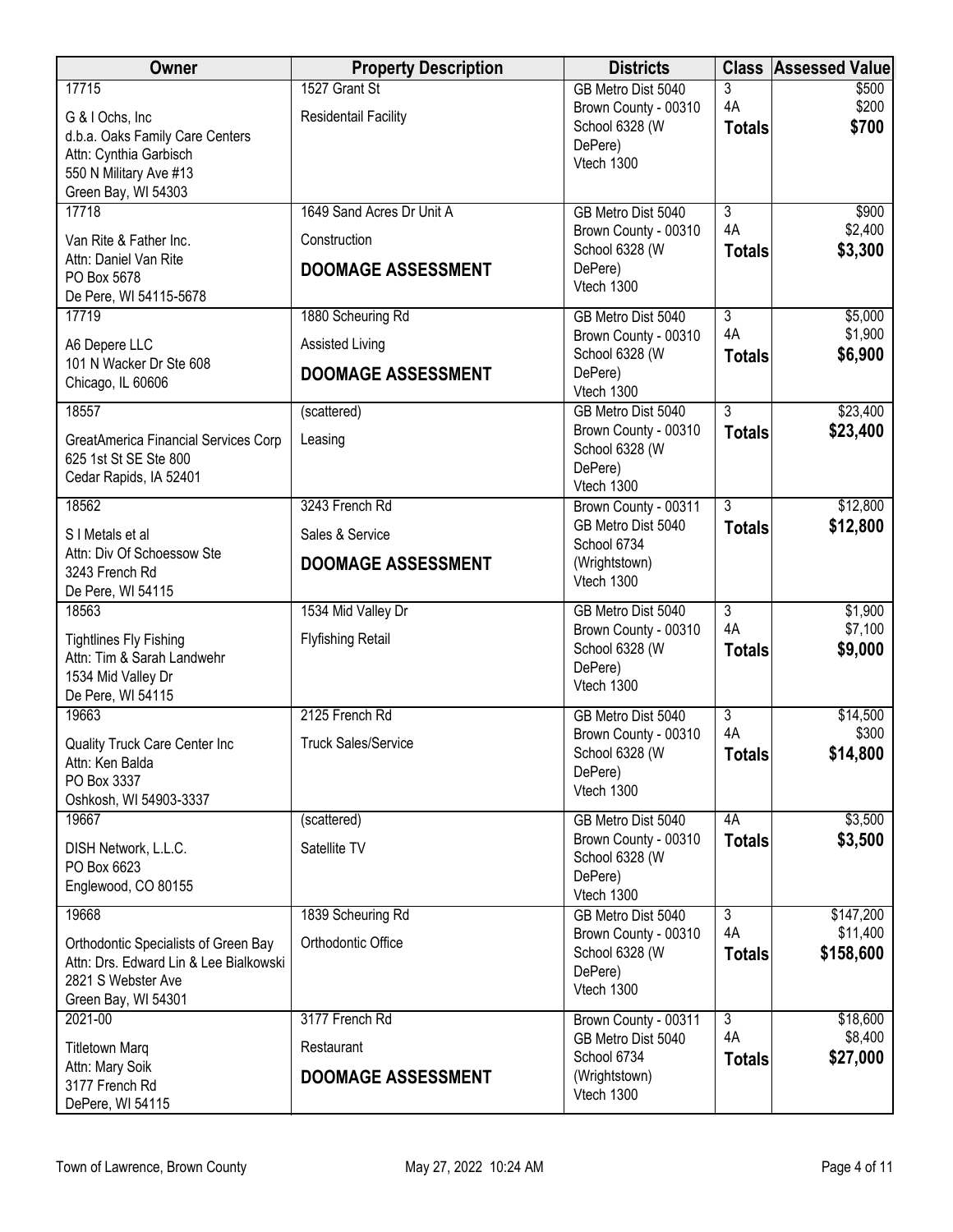| Owner                                                                                         | <b>Property Description</b>             | <b>Districts</b>                                                 |                     | <b>Class Assessed Value</b> |
|-----------------------------------------------------------------------------------------------|-----------------------------------------|------------------------------------------------------------------|---------------------|-----------------------------|
| 2021-03                                                                                       | 2140 Short Rd Unit C                    | GB Metro Dist 5040                                               | 3                   | \$400                       |
| <b>Westein Property Maintenance</b><br>2140 Short Rd Unit C<br>De Pere, WI 54115              | Window Cleaning service                 | Brown County - 00310<br>School 6328 (W<br>DePere)                | 4A<br><b>Totals</b> | \$100<br>\$500              |
| 20436                                                                                         | 1353 Grant St                           | Vtech 1300<br>GB Metro Dist 5040                                 | $\overline{3}$      | \$100                       |
|                                                                                               |                                         | Brown County - 00310                                             | <b>Totals</b>       | \$100                       |
| <b>Country Visions Coop</b><br>1010 W Ryan St<br>Brillion, WI 54110                           | Cooperative                             | School 6328 (W<br>DePere)<br>Vtech 1300                          |                     |                             |
| 20443                                                                                         | 1580 Mid Valley Dr Unit B               | GB Metro Dist 5040                                               | $\overline{3}$      | \$1,700                     |
| <b>Brown County Clec</b><br>450 Security Blvd<br>Green Bay, WI 54313                          | <b>Internet Services</b>                | Brown County - 00310<br>School 6328 (W<br>DePere)<br>Vtech 1300  | <b>Totals</b>       | \$1,700                     |
| 20446                                                                                         | 3275 French Rd                          | Brown County - 00311                                             | $\overline{3}$      | \$2,400                     |
| Roland Machinery Co<br>Attn: Roland Properties LLC<br>3275 French Rd<br>De Pere, WI 54115     | Const. Equip & Related P/S              | GB Metro Dist 5040<br>School 6734<br>(Wrightstown)<br>Vtech 1300 | 4A<br><b>Totals</b> | \$9,100<br>\$11,500         |
| 20449                                                                                         | 1700 Sand Acres Dr Unit 6               | GB Metro Dist 5040                                               | $\overline{3}$      | \$23,400                    |
| Sgambati New York Pizza<br>Attn: Melissa Niflenegger                                          | Restaurant<br><b>DOOMAGE ASSESSMENT</b> | Brown County - 00310<br>School 6328 (W<br>DePere)                | 4A<br><b>Totals</b> | \$500<br>\$23,900           |
| 2014 Dollar Rd<br>De Pere, WI 54115-9713                                                      |                                         | Vtech 1300                                                       |                     |                             |
| 20453                                                                                         | 1450 Mid Valley Dr                      | GB Metro Dist 5040                                               | $\overline{3}$      | \$6,200                     |
| Southside Tire<br>Attn: Tim Husnick<br>N2453 S Hwy 45<br>Antigo, WI 54409                     | Retail Auto Repairs                     | Brown County - 00310<br>School 6328 (W<br>DePere)<br>Vtech 1300  | 4A<br><b>Totals</b> | \$10,900<br>\$17,100        |
| 20457                                                                                         | 2701 Little Rapids Rd                   | GB Metro Dist 5040                                               | 4A                  | \$600                       |
| Landscape Artisans Inc<br>Attn: Lance Abts<br>371 Main Ave<br>De Pere, WI 54115               | Landscaping                             | Brown County - 00310<br>School 6328 (W<br>DePere)<br>Vtech 1300  | <b>Totals</b>       | \$600                       |
| 20459                                                                                         | 1452 Mid Valley Dr                      | GB Metro Dist 5040                                               | $\overline{3}$      | \$3,000                     |
| LL Flooring, Inc.<br>Attn: Ryan PTS Dept 502<br>PO Box 460049<br>Houston, TX 77056            | Retail Hardwood Flooring                | Brown County - 00310<br>School 6328 (W<br>DePere)<br>Vtech 1300  | 4A<br><b>Totals</b> | \$13,100<br>\$16,100        |
| 21289                                                                                         | 1494 Mid Valley Dr                      | GB Metro Dist 5040                                               | $\overline{3}$      | \$8,900                     |
| Cornerstone Mortgage<br>1494 Mid Valley Dr<br>De Pere, WI 54115                               | Mortgage Co                             | Brown County - 00310<br>School 6328 (W<br>DePere)<br>Vtech 1300  | 4A<br><b>Totals</b> | \$700<br>\$9,600            |
| 21291                                                                                         | 1951 Scheuring Rd                       | GB Metro Dist 5040                                               | $\overline{3}$      | \$45,900                    |
| Redj, LLC<br>Attn: Scheuring Heights Apartments<br>2830 Curry Ct Ste 4<br>Green Bay, WI 54311 | <b>Apartment Rentals</b>                | Brown County - 00310<br>School 6328 (W<br>DePere)<br>Vtech 1300  | 4A<br><b>Totals</b> | \$7,700<br>\$53,600         |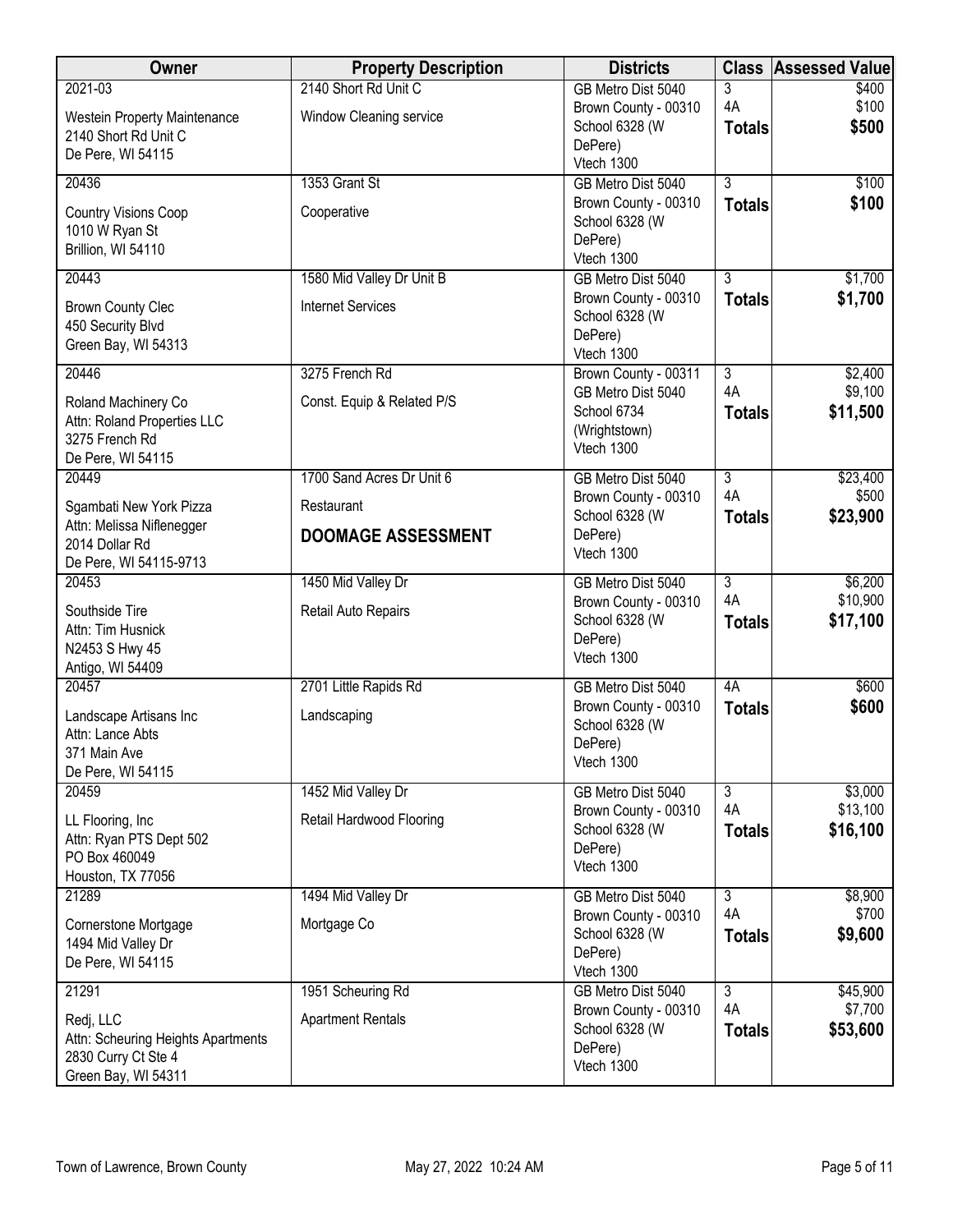| <b>Owner</b>                                                                                               | <b>Property Description</b>                                       | <b>Districts</b>                                                                         |                                       | <b>Class Assessed Value</b>        |
|------------------------------------------------------------------------------------------------------------|-------------------------------------------------------------------|------------------------------------------------------------------------------------------|---------------------------------------|------------------------------------|
| 21293<br>Value Added Distributors, LLC<br>Attn: Mike Kostelnik<br>431 Linnerud Dr<br>Sun Prairie, WI 53590 | 3473 Miners Way<br>Distribution & Sales                           | Brown County - 00311<br>GB Metro Dist 5040<br>School 6734<br>(Wrightstown)<br>Vtech 1300 | 3<br>4A<br><b>Totals</b>              | \$10,500<br>\$3,300<br>\$13,800    |
| 21296<br>Mack Trucks, Inc.<br>PO Box 60577<br>Fort Myers, FL 33906-6577                                    | 2090 Mid Valley Dr<br>Manufacturing                               | GB Metro Dist 5040<br>Brown County - 00310<br>School 6328 (W<br>DePere)<br>Vtech 1300    | 4A<br><b>Totals</b>                   | \$14,300<br>\$14,300               |
| 21883<br>St Vincent Hospital<br>d.b.a. Prevea Health<br>PO Box 19070<br>Green Bay, WI 54307-9070           | 1686 Eisenhower Rd<br><b>Medical Services</b>                     | GB Metro Dist 5040<br>Brown County - 00310<br>School 6328 (W<br>DePere)<br>Vtech 1300    | $\overline{3}$<br>4A<br><b>Totals</b> | \$121,000<br>\$88,100<br>\$209,100 |
| 21884<br>Xerox Corporation<br>Attn: Property Tax<br>PO Box 9601<br>Webster, NY 14580                       | 2140 Short Rd Unit B<br>Leasing                                   | GB Metro Dist 5040<br>Brown County - 00310<br>School 6328 (W<br>DePere)<br>Vtech 1300    | $\overline{3}$<br><b>Totals</b>       | \$8,700<br>\$8,700                 |
| 21885<br>Plank Road Pub & Grill<br>Attn: Scott Vann<br>1632 Mid Valley Dr<br>De Pere, WI 54115             | 1632 Mid Valley Dr<br>Bar/Restaurant<br><b>DOOMAGE ASSESSMENT</b> | GB Metro Dist 5040<br>Brown County - 00310<br>School 6328 (W<br>DePere)<br>Vtech 1300    | $\overline{3}$<br>4A<br><b>Totals</b> | \$1,000<br>\$13,300<br>\$14,300    |
| 21889<br>Robinson Heating and Cooling, LLC<br>PO Box 5277<br>De Pere, WI 54115-5277                        | 1708 Eisenhower Rd<br><b>HVAC</b>                                 | GB Metro Dist 5040<br>Brown County - 00310<br>School 6328 (W<br>DePere)<br>Vtech 1300    | $\overline{3}$<br><b>Totals</b>       | \$39,000<br>\$39,000               |
| 22467<br>JPM Americas/Billboards Inc<br>1711 Scheuring Rd<br>De Pere, WI 54115                             | 1358 Mid Valley Dr<br><b>Outdoor Advertising</b>                  | GB Metro Dist 5040<br>Brown County - 00310<br>School 6328 (W<br>DePere)<br>Vtech 1300    | 4A<br><b>Totals</b>                   | \$83,100<br>\$83,100               |
| 22469<br>St Vincent Hospital<br>d.b.a. Prevea Clinic<br>PO Box 19070<br>Green Bay, WI 54307-9070           | 1665 Yellow Briar Dr<br><b>Medical Services</b>                   | GB Metro Dist 5040<br>Brown County - 00310<br>School 6328 (W<br>DePere)<br>Vtech 1300    | $\overline{3}$<br>4A<br><b>Totals</b> | \$116,900<br>\$11,800<br>\$128,700 |
| 22488<br>Core & Main LP<br>Attn: Ryan, LLC<br>PO Box 460049<br>Dept 905<br>Houston, TX 77056               | 2100 Little Rapids Rd<br><b>Wholesale Supply</b>                  | GB Metro Dist 5040<br>Brown County - 00310<br>School 6328 (W<br>DePere)<br>Vtech 1300    | $\overline{3}$<br>4A<br><b>Totals</b> | \$2,800<br>\$16,100<br>\$18,900    |
| 22994<br>Macht Village Programs<br>Attn: TTM Holdings LLC<br>3310 Mid Valley Dr<br>De Pere, WI 54115       | 3310 Mid Valley Dr<br>Special Needs Day Care                      | Brown County - 00311<br>GB Metro Dist 5040<br>School 6734<br>(Wrightstown)<br>Vtech 1300 | $\overline{3}$<br>4A<br><b>Totals</b> | \$53,400<br>\$10,400<br>\$63,800   |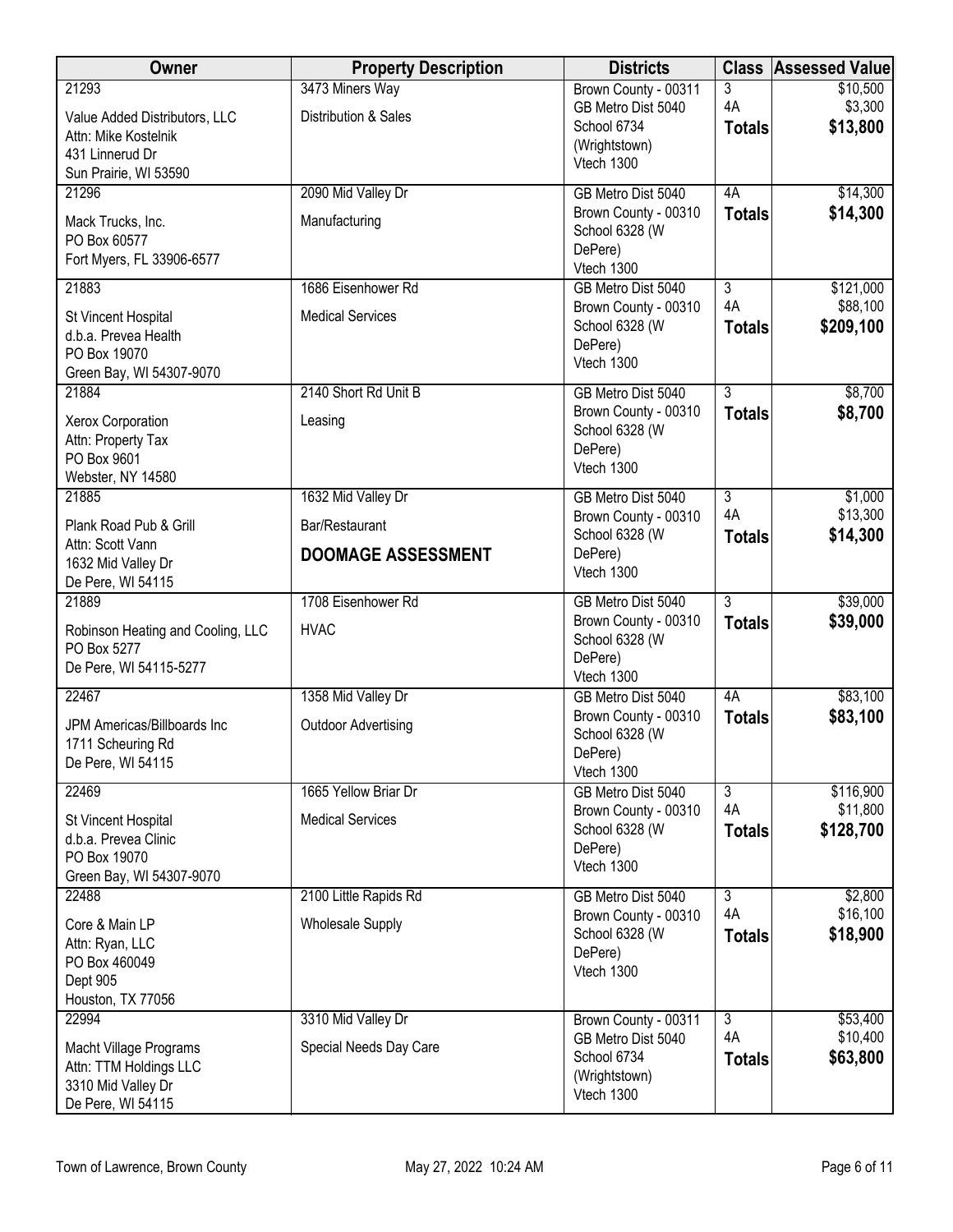| Owner                                                                                                              | <b>Property Description</b>                                                     | <b>Districts</b>                                                                         |                                       | <b>Class Assessed Value</b>      |
|--------------------------------------------------------------------------------------------------------------------|---------------------------------------------------------------------------------|------------------------------------------------------------------------------------------|---------------------------------------|----------------------------------|
| 23000<br>The Marg 2<br>Attn: French Roadfest Holdings LLC<br>3800 Emerald Dr E<br>Onalaska, WI 54950               | 3315 French Rd<br>Meeting rooms/office space                                    | Brown County - 00311<br>GB Metro Dist 5040<br>School 6734<br>(Wrightstown)<br>Vtech 1300 | 3<br>4A<br><b>Totals</b>              | \$23,900<br>\$1,600<br>\$25,500  |
| 23050<br>De Pere Select Soccer Club Inc<br>1856 Nimitz Dr<br>De Pere, WI 54115-9035                                | 1856 Nimitz Dr<br>Indoor Soccer Facility                                        | GB Metro Dist 5040<br>Brown County - 00310<br>School 6328 (W<br>DePere)<br>Vtech 1300    | $\overline{3}$<br>4A<br><b>Totals</b> | \$3,800<br>\$1,700<br>\$5,500    |
| 23051<br>DeLeers Construction, Inc<br>1860 Mid Valley Dr<br>DePere, WI 54115                                       | 1860 Mid Valley Dr<br>Construction                                              | GB Metro Dist 5040<br>Brown County - 00310<br>School 6328 (W<br>DePere)<br>Vtech 1300    | $\overline{3}$<br>4A<br><b>Totals</b> | \$25,800<br>\$15,600<br>\$41,400 |
| 23676<br>Quadient, Inc.<br>d.b.a. Neopost USA, Inc<br>Attn: Tax Dept<br>478 Wheelers Farms Rd<br>Milford, CT 06461 | 1494 Mid Valley Dr<br>Leasing                                                   | GB Metro Dist 5040<br>Brown County - 00310<br>School 6328 (W<br>DePere)<br>Vtech 1300    | $\overline{3}$<br><b>Totals</b>       | \$600<br>\$600                   |
| 23682<br>Gordon Flesch Company Inc<br>2675 Research Park Dr<br>Madison, WI 53711                                   | 1674 Eisenhower Rd<br>Leasing                                                   | GB Metro Dist 5040<br>Brown County - 00310<br>School 6328 (W<br>DePere)<br>Vtech 1300    | $\overline{3}$<br><b>Totals</b>       | \$81,600<br>\$81,600             |
| 23683<br>DeLorey Chiropractic Clinic, Inc<br>Attn: Nathan DeLorey, DC<br>1488 Mid Valley Dr<br>De Pere, WI 54115   | 1488 Mid Valley Dr<br><b>Chiropractic Services</b><br><b>DOOMAGE ASSESSMENT</b> | GB Metro Dist 5040<br>Brown County - 00310<br>School 6328 (W<br>DePere)<br>Vtech 1300    | $\overline{3}$<br>4A<br><b>Totals</b> | \$10,700<br>\$6,700<br>\$17,400  |
| 23684<br>Jim's Golf Cars, Inc<br>3094 Mid Valley Dr<br>De Pere, WI 54115                                           | 3094 Mid Valley Dr<br>Golf carts - lease & sales                                | GB Metro Dist 5040<br>Brown County - 00310<br>School 6328 (W<br>DePere)<br>Vtech 1300    | $\overline{3}$<br>4A<br><b>Totals</b> | \$1,000<br>\$100<br>\$1,100      |
| 23689<br>St Vincent Hospital<br>d.b.a. Prevea Health<br>PO Box 19070<br>Green Bay, WI 54307-9070                   | 1580 Mid Valley Dr<br><b>Medical Services</b>                                   | GB Metro Dist 5040<br>Brown County - 00310<br>School 6328 (W<br>DePere)<br>Vtech 1300    | $\overline{3}$<br><b>Totals</b>       | \$300<br>\$300                   |
| 23790<br>Amerigas Propane LP<br>PO Box 798<br>Valley Forge, PA 19482                                               | (scattered)<br>Leasing                                                          | GB Metro Dist 5040<br>Brown County - 00310<br>School 6328 (W<br>DePere)<br>Vtech 1300    | 4A<br><b>Totals</b>                   | \$300<br>\$300                   |
| 24375<br>A & J Mobility<br>1330 Mid Valley Dr<br>De Pere, WI 54115                                                 | 1330 Mid Valley Dr<br>Sales & Service                                           | GB Metro Dist 5040<br>Brown County - 00310<br>School 6328 (W<br>DePere)<br>Vtech 1300    | $\overline{3}$<br>4A<br><b>Totals</b> | \$1,300<br>\$7,400<br>\$8,700    |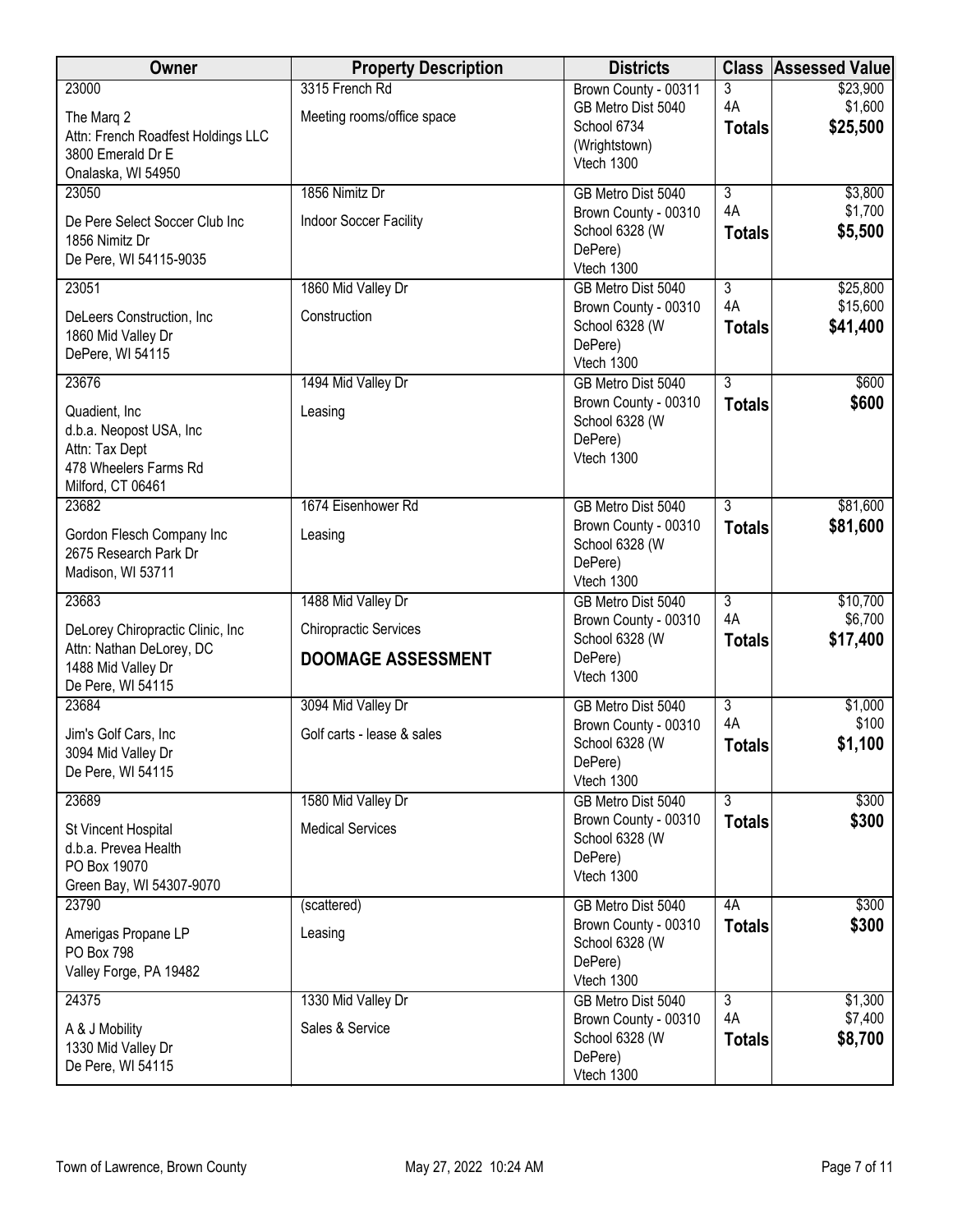| Owner                                                                                                         | <b>Property Description</b>                                           | <b>Districts</b>                                                                         |                                       | <b>Class Assessed Value</b>     |
|---------------------------------------------------------------------------------------------------------------|-----------------------------------------------------------------------|------------------------------------------------------------------------------------------|---------------------------------------|---------------------------------|
| 24409<br>T&C Pub & Grill LLC<br>Attn: Todd Turriff<br>1358 Mid Valley Rd Unit B<br>De Pere, WI 54115-9536     | 1358 Mid Valley Dr Unit B<br>Bar/Restaurant                           | GB Metro Dist 5040<br>Brown County - 00310<br>School 6328 (W<br>DePere)<br>Vtech 1300    | 3<br><b>Totals</b>                    | \$1,500<br>\$1,500              |
| 24411<br>The Sherwin-Williams Company<br>d.b.a. 703500<br>PO Box 6027<br>Cleveland, OH 44101                  | 1800 Scheuring Rd<br>Sales & Service                                  | GB Metro Dist 5040<br>Brown County - 00310<br>School 6328 (W<br>DePere)<br>Vtech 1300    | $\overline{3}$<br>4A<br><b>Totals</b> | \$10,500<br>\$1,600<br>\$12,100 |
| 24412<br>The Sprinkler Company, Inc<br>PO Box 11624<br>Green Bay, WI 54307-1624                               | 2140 Short Rd Unit B<br>Services                                      | GB Metro Dist 5040<br>Brown County - 00310<br>School 6328 (W<br>DePere)<br>Vtech 1300    | $\overline{3}$<br><b>Totals</b>       | \$1,400<br>\$1,400              |
| 24413<br>U.S. Bank National Association<br>1310 Madrid St STE 100<br>Marshall, MN 56258                       | 3266 Williams Grant Dr<br>Banking                                     | Brown County - 00311<br>GB Metro Dist 5040<br>School 6734<br>(Wrightstown)<br>Vtech 1300 | $\overline{3}$<br><b>Totals</b>       | \$4,600<br>\$4,600              |
| 25060<br>Kelbe Brothers<br>Attn: Jeffrey Miller<br>12770 W Silver Spring Dr<br>Butler, WI 53007               | 3103 French Rd<br><b>Equipment Rental/Sales</b>                       | GB Metro Dist 5040<br>Brown County - 00310<br>School 6328 (W<br>DePere)<br>Vtech 1300    | $\overline{3}$<br>4A<br><b>Totals</b> | \$4,100<br>\$27,700<br>\$31,800 |
| 25063<br><b>Scott's Subs</b><br>Attn: Scott Radloff<br>1325 Quarry Park Dr<br>De Pere, WI 54115               | 1325 Quarry Park Dr<br>Restaurant<br><b>DOOMAGE ASSESSMENT</b>        | GB Metro Dist 5040<br>Brown County - 00310<br>School 6328 (W<br>DePere)<br>Vtech 1300    | $\overline{3}$<br><b>Totals</b>       | \$36,100<br>\$36,100            |
| 25064<br>Integrative Pain Management SC<br>Attn: Dr John Joseph<br>555 S Washburn St<br>Oshkosh, WI 54904     | 3108 Mid Valley Dr<br>Pain Management                                 | GB Metro Dist 5040<br>Brown County - 00310<br>School 6328 (W<br>DePere)<br>Vtech 1300    | 3<br>4A<br><b>Totals</b>              | \$3,300<br>\$1,800<br>\$5,100   |
| 25071<br>CIT Finance, LLC<br>Attn: Ryan Tax Compliance Services,<br>LLC<br>PO Box 460709<br>Houston, TX 77056 | 3266 Williams Grant Dr<br>Leasing                                     | Brown County - 00311<br>GB Metro Dist 5040<br>School 6734<br>(Wrightstown)<br>Vtech 1300 | $\overline{3}$<br><b>Totals</b>       | \$600<br>\$600                  |
| 25073<br>Smucker FoodService Inc<br>PO Box 3576<br>Chicago, IL 60654                                          | 3177 French Rd<br>Leasing                                             | GB Metro Dist 5040<br>Brown County - 00310<br>School 6328 (W<br>DePere)<br>Vtech 1300    | $\overline{3}$<br><b>Totals</b>       | \$2,100<br>\$2,100              |
| 25077<br>Midwest Retirement LLC<br>Attn: Chad Hudzick<br>1700 Sand Acres Dr #3<br>De Pere, WI 54115           | 1700 Sand Acres Dr Unit 3<br>Investments<br><b>DOOMAGE ASSESSMENT</b> | GB Metro Dist 5040<br>Brown County - 00310<br>School 6328 (W<br>DePere)<br>Vtech 1300    | 3<br><b>Totals</b>                    | \$5,700<br>\$5,700              |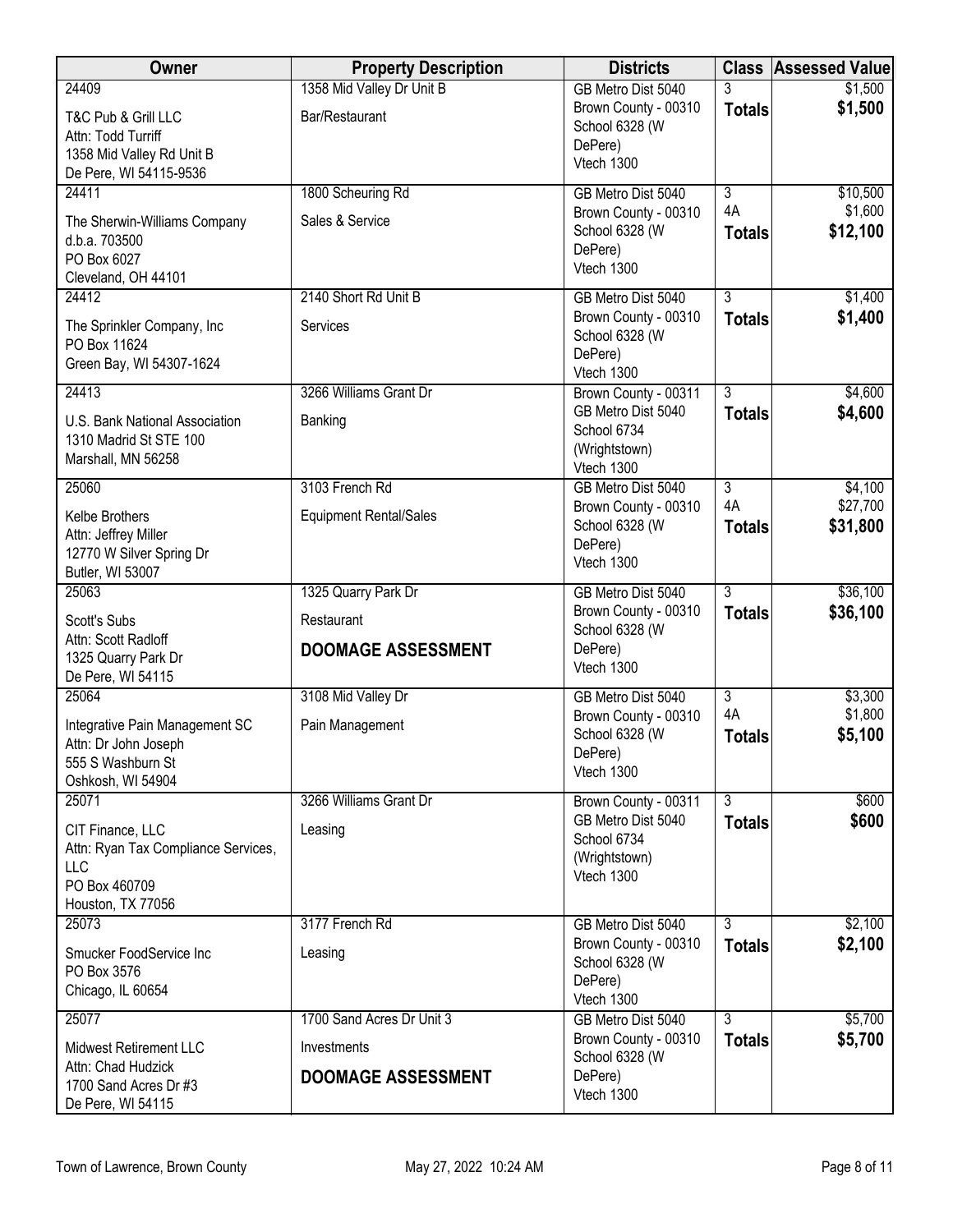| Owner                                                                          | <b>Property Description</b> | <b>Districts</b>                                                |                                 | <b>Class Assessed Value</b> |
|--------------------------------------------------------------------------------|-----------------------------|-----------------------------------------------------------------|---------------------------------|-----------------------------|
| 25618                                                                          | 1800 Scheuring Rd Unit B2   | GB Metro Dist 5040                                              | 3                               | \$68,300                    |
| <b>Atmosphere Commercial Interiors</b>                                         | Office Interiors            | Brown County - 00310<br>School 6328 (W                          | 4A                              | \$16,300<br>\$84,600        |
| 81 S 9th St Ste 350                                                            |                             | DePere)                                                         | <b>Totals</b>                   |                             |
| Minneapolis, MN 54402                                                          |                             | Vtech 1300                                                      |                                 |                             |
| 25620                                                                          | 1632 Mid Valley Dr          | GB Metro Dist 5040                                              | $\overline{3}$                  | \$900                       |
| Ubic Properties, LLC<br>1397 Lear Ln                                           | Leasing                     | Brown County - 00310<br>School 6328 (W                          | <b>Totals</b>                   | \$900                       |
| De Pere, WI 54115                                                              | <b>DOOMAGE ASSESSMENT</b>   | DePere)<br>Vtech 1300                                           |                                 |                             |
| 25622                                                                          | 1825 Nimitz Dr              | GB Metro Dist 5040                                              | $\overline{3}$                  | \$7,500                     |
| U.S. Bank National Association<br>1310 Madrid St STE 100<br>Marshall, MN 56258 | Banking                     | Brown County - 00310<br>School 6328 (W<br>DePere)<br>Vtech 1300 | <b>Totals</b>                   | \$7,500                     |
| 25624                                                                          | 1494 Mid Valley Dr          | GB Metro Dist 5040                                              | $\overline{3}$                  | \$17,300                    |
| U.S. Bank National Association                                                 | Banking                     | Brown County - 00310                                            | <b>Totals</b>                   | \$17,300                    |
| 1310 Madrid St STE 100                                                         |                             | School 6328 (W                                                  |                                 |                             |
| Marshall, MN 56258                                                             |                             | DePere)<br>Vtech 1300                                           |                                 |                             |
| 25627                                                                          | 1550 Mid Valley Dr          | GB Metro Dist 5040                                              | $\overline{3}$                  | \$2,900                     |
| U.S. Bank National Association                                                 | Banking                     | Brown County - 00310                                            | <b>Totals</b>                   | \$2,900                     |
| 1310 Madrid St STE 100                                                         |                             | School 6328 (W                                                  |                                 |                             |
| Marshall, MN 56258                                                             |                             | DePere)<br>Vtech 1300                                           |                                 |                             |
| 26394                                                                          | 1250 Mid Valley Dr          | GB Metro Dist 5040                                              | $\overline{3}$                  | \$140,900                   |
| Lytx Inc                                                                       | Leasing                     | Brown County - 00310                                            | <b>Totals</b>                   | \$140,900                   |
| Attn: PT Compliance Services                                                   |                             | School 6328 (W<br>DePere)                                       |                                 |                             |
| PO Box 80615                                                                   |                             | Vtech 1300                                                      |                                 |                             |
| Indianapolis, IN 46280<br>26395                                                | 1250 Mid Valley Dr          | GB Metro Dist 5040                                              | $\overline{3}$                  | \$283,600                   |
|                                                                                |                             | Brown County - 00310                                            | <b>Totals</b>                   | \$283,600                   |
| Paper Transport Inc.<br>1250 Mid Valley Dr                                     | Trucking                    | School 6328 (W                                                  |                                 |                             |
| De Pere, WI 54115                                                              |                             | DePere)                                                         |                                 |                             |
| 26396                                                                          | 3484 Miners Way             | Vtech 1300<br>Brown County - 00311                              | $\overline{3}$                  | \$6,900                     |
|                                                                                |                             | GB Metro Dist 5040                                              | 4A                              | \$100                       |
| Van De Hey Refined Roofing LLC<br>4065 Old Car Ct                              | Construction                | School 6734                                                     | <b>Totals</b>                   | \$7,000                     |
| De Pere, WI 54115                                                              |                             | (Wrightstown)                                                   |                                 |                             |
| 26400                                                                          | (scattered)                 | Vtech 1300<br>GB Metro Dist 5040                                | $\overline{3}$                  | \$5,700                     |
|                                                                                |                             | Brown County - 00310                                            | <b>Totals</b>                   | \$5,700                     |
| Pitney Bowes Global Financial Svcs LLC Leasing<br>5310 Cypress Center Dr       |                             | School 6328 (W                                                  |                                 |                             |
| Ste 110                                                                        |                             | DePere)<br>Vtech 1300                                           |                                 |                             |
| Tampa., FL 33609                                                               |                             |                                                                 |                                 |                             |
| 26403                                                                          | 1861 Nimitz Dr              | GB Metro Dist 5040<br>Brown County - 00310                      | $\overline{3}$<br><b>Totals</b> | \$7,700<br>\$7,700          |
| Wells Fargo Vendor Financial Serv LLC                                          | Leasing                     | School 6328 (W                                                  |                                 |                             |
| PO Box 36200<br>Billings, MT 59107-6200                                        |                             | DePere)                                                         |                                 |                             |
|                                                                                |                             | Vtech 1300                                                      |                                 |                             |
| 26408                                                                          | 1702 Scheuring Rd           | GB Metro Dist 5040<br>Brown County - 00310                      | $\overline{3}$<br><b>Totals</b> | \$43,600<br>\$43,600        |
| Wells Fargo Financial Leasing, Inc<br>800 Walnut St                            | Leasing                     | School 6328 (W                                                  |                                 |                             |
| Des Moines, IA 50309                                                           |                             | DePere)                                                         |                                 |                             |
|                                                                                |                             | Vtech 1300                                                      |                                 |                             |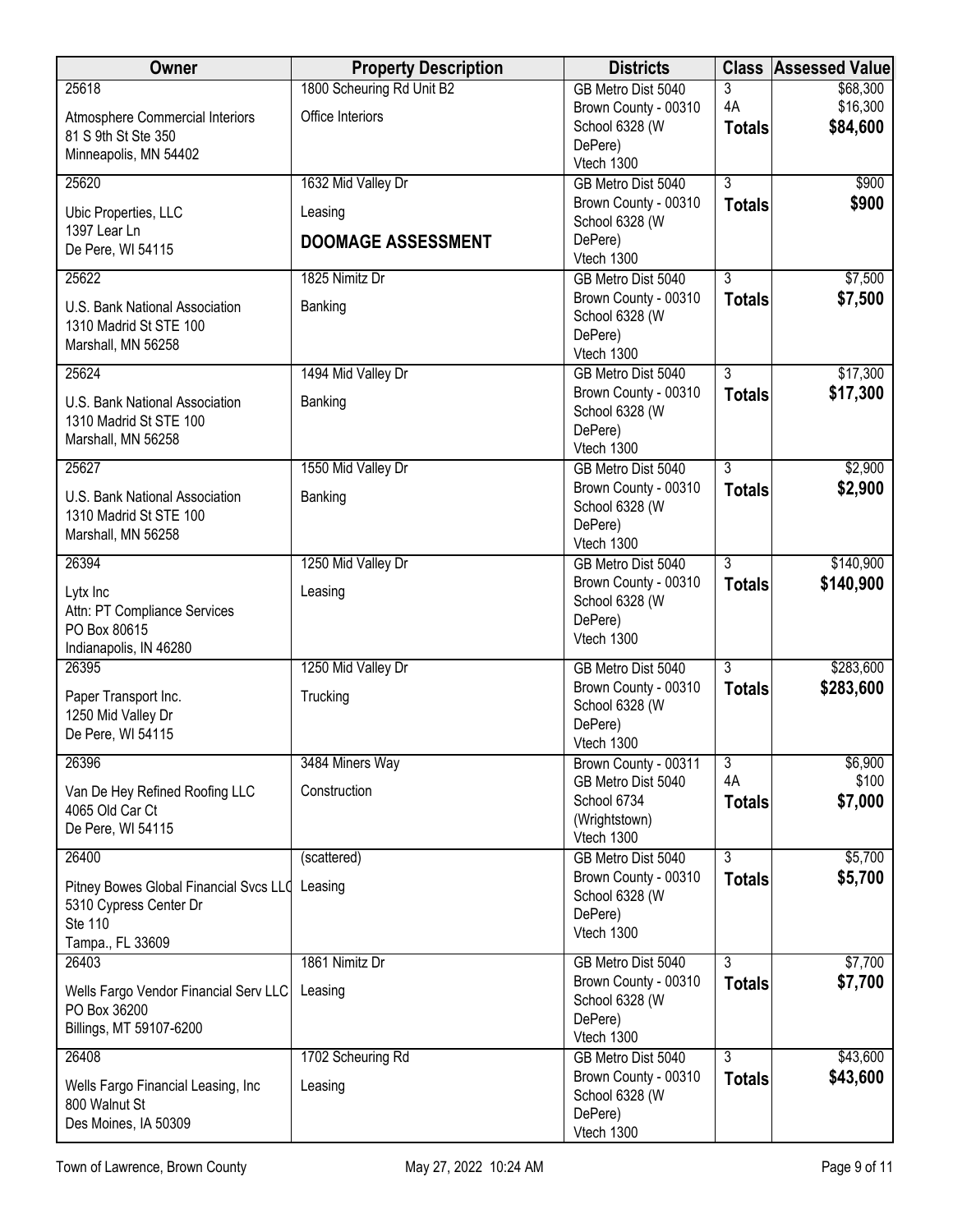| <b>Owner</b>                                                                                                                          | <b>Property Description</b> | <b>Districts</b>                                                                    |                     | <b>Class Assessed Value</b> |
|---------------------------------------------------------------------------------------------------------------------------------------|-----------------------------|-------------------------------------------------------------------------------------|---------------------|-----------------------------|
| 26411                                                                                                                                 | 2090 Mid Valley Dr          | GB Metro Dist 5040                                                                  | 4A                  | \$7,100                     |
| Volvo Group North America LLC<br>PO Box 60577                                                                                         | Leasing                     | Brown County - 00310<br>School 6328 (W<br>DePere)                                   | <b>Totals</b>       | \$7,100                     |
| Fort Myers, FL 33906                                                                                                                  |                             | Vtech 1300                                                                          |                     |                             |
| 26481                                                                                                                                 | 1800 Scheuring Rd Unit C    | GB Metro Dist 5040                                                                  | 3                   | \$6,600                     |
| U.S. Bank National Association<br>1310 Madrid St STE 100<br>Marshall, MN 56258                                                        | Banking                     | Brown County - 00310<br>School 6328 (W<br>DePere)<br>Vtech 1300                     | <b>Totals</b>       | \$6,600                     |
| 26482                                                                                                                                 | 1861 Scheuring Rd           | GB Metro Dist 5040                                                                  | $\overline{3}$      | \$4,700                     |
| First-Citizens Bank and Trust Company<br>Attn: Ryan Tax Compliance Services,<br><b>LLC</b><br>PO Box 460709<br>Houston, TX 77056      | Leasing                     | Brown County - 00310<br>School 6328 (W<br>DePere)<br>Vtech 1300                     | <b>Totals</b>       | \$4,700                     |
| 27063                                                                                                                                 | 1839 Scheuring Rd           | GB Metro Dist 5040                                                                  | $\overline{3}$      | \$84,300                    |
| Kaminski Dental Center SC<br>1839 Scheuring Rd<br>Lawrence, WI 54115                                                                  | Dentistry                   | Brown County - 00310<br>School 6328 (W<br>DePere)<br>Vtech 1300                     | 4A<br><b>Totals</b> | \$500<br>\$84,800           |
| 27064                                                                                                                                 | 1740 Scheuring Rd           | GB Metro Dist 5040                                                                  | $\overline{3}$      | \$167,600                   |
| Denmark State Bank<br>PO Box 130<br>Denmark, WI 54208-0130                                                                            | Banking                     | Brown County - 00310<br>School 6328 (W<br>DePere)<br>Vtech 1300                     | <b>Totals</b>       | \$167,600                   |
| 27065                                                                                                                                 | 2105 Potter Dr              | GB Metro Dist 5040                                                                  | $\overline{3}$      | \$2,100                     |
| Pawnee Leasing Corporation<br>Attn: Advanced Property Tax<br>Compliance<br>1611 N Interstate 35E Ste 428<br>Carrollton, TX 75006-8616 | Leasing                     | Brown County - 00310<br>School 6328 (W<br>DePere)<br>Vtech 1300                     | <b>Totals</b>       | \$2,100                     |
| 27066                                                                                                                                 | 2609 Lawrence Dr            | GB Metro Dist 5040                                                                  | 4A                  | \$33,900                    |
| <b>SBA Structures Inc.</b><br>Attn: Ernanda Parisoto<br>8051 Congress Ave<br>Boca Raton, FL 33487                                     | Tower                       | Brown County - 00310<br>School 6328 (W<br>DePere)<br>Vtech 1300                     | <b>Totals</b>       | \$33,900                    |
| 27067                                                                                                                                 | 1795 Quarry Park Dr         | GB Metro Dist 5040                                                                  | 4A                  | \$20,700                    |
| SBA Towers X, LLC<br>Attn: Tax Dept<br>8051 Congress Ave<br>Boca Raton, FL 33487-1307                                                 | Tower                       | Brown County - 00310<br>School 6328 (W<br>DePere)<br>Vtech 1300                     | <b>Totals</b>       | \$20,700                    |
| 27069                                                                                                                                 | 2350 Lawrence Pkwy          | GB Metro Dist 5040                                                                  | $\overline{3}$      | \$158,700                   |
| Impact Sports Academy, LLC<br>d.b.a. ISA<br>Attn: Jason Berken<br>PO Box 5513<br>De Pere, WI 54115-5513                               | Sports Complex              | Brown County - 00310<br>School 6328 (W<br>DePere)<br>TID <sub>1</sub><br>Vtech 1300 | <b>Totals</b>       | \$158,700                   |
| 27070                                                                                                                                 | (scattered)                 | GB Metro Dist 5040                                                                  | $\overline{3}$      | \$8,000                     |
| DirecTV LLC<br>Attn: Property Tax Dept<br>1010 Pine 9E-L-01<br>St Louis, MO 63101                                                     | Satellite TV                | Brown County - 00310<br>School 6328 (W<br>DePere)<br>Vtech 1300                     | <b>Totals</b>       | \$8,000                     |